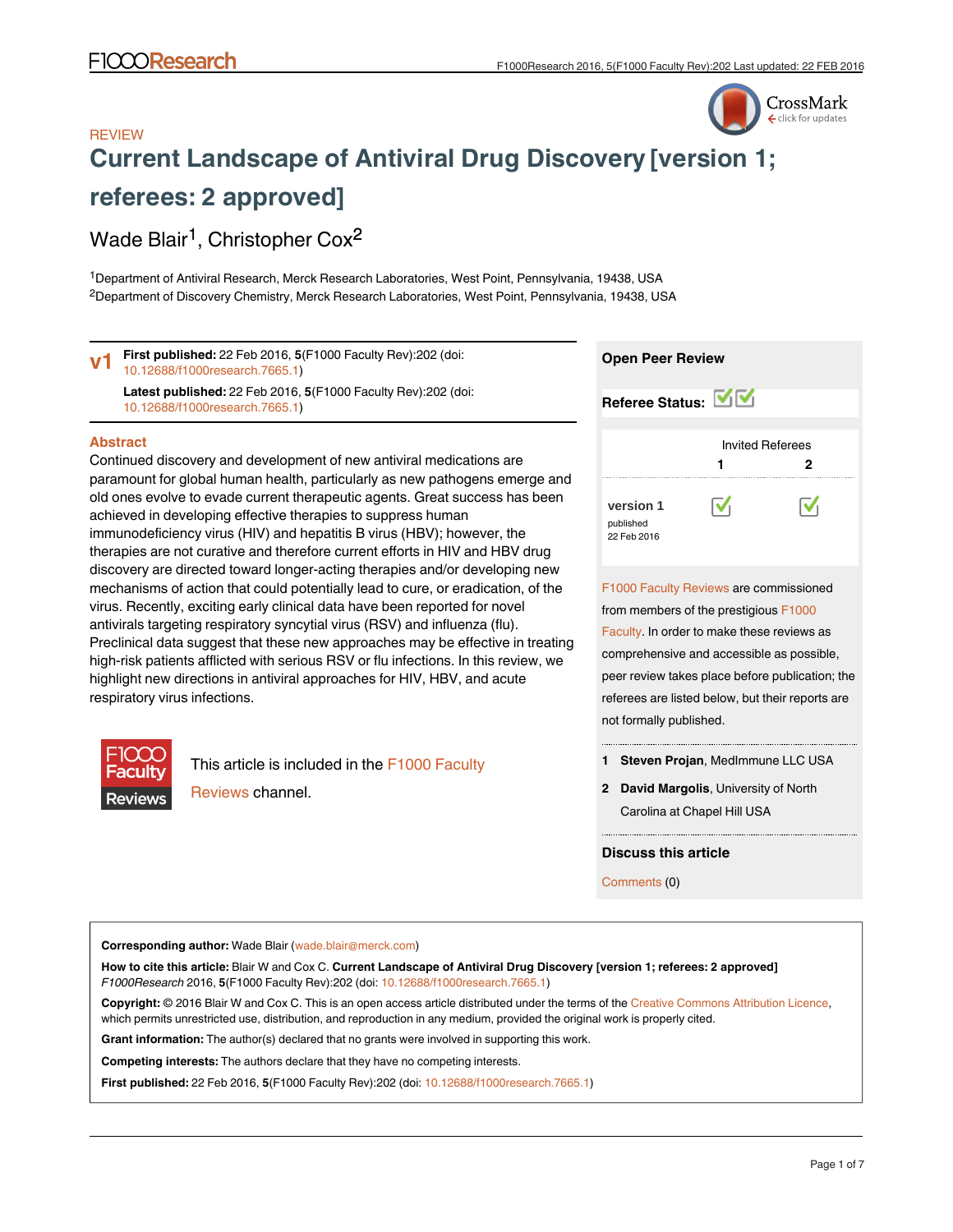#### **Introduction**

Viruses are intracellular pathogens that have evolved many devious strategies to evade host immune responses and, as a consequence, have plagued human health throughout history. Combating viral diseases with vaccines or antiviral drugs, or both, is a constant challenge. Even when successful strategies are discovered and employed, the high rate of genetic change exhibited by many viruses, particularly RNA viruses, often enables drug resistance or vaccine escape. This is compounded by the periodic emergence of new viral pathogens. Therefore, the continued search for new antiviral approaches is a noble cause that is critical for global human health.

Over the last several decades, significant resources in academic and biotechnological/pharmaceutical research have been directed toward chronic viral infections such as HIV, HBV, and hepatitis C virus (HCV), resulting in breakthrough therapies that have had a major impact on these chronic diseases. In fact, HCV drug development represents one of the greatest success stories in the history of antiviral therapy. Antiviral medications have been recently developed that can achieve a sustained viral response (SVR) (virus eradication or immune control of virus replication in the absence of continued therapy) in a majority of HCV-infected patients after short treatment durations<sup>[1](#page-4-0)</sup>. No less impressive has been the advent of combination antiretroviral therapy (cART) that has transformed HIV from a death sentence into a chronic but manageable condition. Similarly, some of the same approaches taken for HIV have been applied to HBV, resulting in the development of nucleoside/ nucleotide analogues that effectively control viral replication and reduce the risk of HBV-associated disease, such as liver cirrhosis and hepatocellular carcinoma<sup>2</sup>. Although current therapies for HIV and HBV are effective for controlling viral replication, they do not achieve virus eradication or SVR, as is the case for HCV therapies. Therefore, HIV and HBV treatment strategies continue to evolve.

Tremendous efforts are currently being applied to eradication, or cure, of  $HIV<sup>3</sup>$ ; however, this subject is beyond the scope of this review. In the absence of a viable cure for HIV, which even in the most optimistic view is still a decade away, the major unmet need in HIV treatment is to improve cART adherence. The prospect of lifelong therapy, combined with tolerability issues, leads to adherence challenges for many patients. In fact, more than 40% of patients with HIV experience some level of non-adherence over time on therapy<sup>[4](#page-4-0)</sup>, and this can lead to incomplete suppression of viral replication, emergence of drug resistance, and, ultimately, therapeutic failure. To address this issue, long-acting antiretroviral agents (e.g. cabotegravir and rilpivirine) are currently being advanced in the clinic with the hope that less frequent, or supervised, dosing may improve adherence to antiretroviral therapy or enable wider use of preventative treatment. Cabotegravir and rilpivirine target HIV integrase and reverse transcriptase, respectively, and are currently being studied in phase 3 clinical trials as a twodrug combination for HIV maintenance therapy. The cabotegravir and rilpivirine regimen is administered once every 4 or 8 weeks as multiple intramuscular injections following full suppression on an oral regimen<sup>[5](#page-4-0)</sup>. Recent data from the LATTE 2 trial showed that the injectable cabotegravir/rilpivirine combination maintained viral suppression rates comparable to a three-drug oral regimen of cabotegravir and two nucleoside reverse transcriptase inhibitors after 32 weeks<sup>6</sup>. Patient surveys have indicated enthusiasm for long-acting parental therapies in the HIV community<sup>[7](#page-4-0)</sup>; however, it remains to be seen whether the reduction in dosing frequency and new administration route can improve adherence in certain patient populations. In addition, several questions remain about the potential liabilities of long-acting antiretrovirals, such as the risk of adverse events and drug resistance with prolonged exposure at subtherapeutic levels in patients who exhibit periodic lapses in adherence.

#### **Hepatitis B virus**

HBV drug discovery efforts are currently geared toward increasing SVR rates, defined for HBV as HBsAg loss/seroconversion and control of HBV viral load in the absence of therapy. Current standard of care for chronically infected patients with HBV (CHB) is nucleoside/nucleotide analogue therapy (e.g. entecavir) or interferon (IFN). Nucleoside/nucleotide analogue therapy is highly effective at suppressing viral load, and a low percentage of treated CHB patients achieve SVR (<10%) after long-term treatment (2 to 4 years)[2](#page-4-0) . Similar rates of IFN-treated patients achieve SVR (<10%) after 48 weeks of treatment; however, IFN therapy is not well tolerated. Identification of direct-acting antivirals targeting new mechanisms in the HBV replication cycle that could be combined with nucleoside/nucleotide analogues or IFN therapy (or both) to achieve increased SVR rates is one concept under current investigation.

The HBV capsid represents an emerging HBV target that is potentially interesting. Originally, two classes of HBV capsid inhibitors were described: the heteroaryldihydropyrimidines (HAPs) and the phenylpropenamides<sup>[8](#page-4-0)</sup>. Mechanistic studies revealed that HAP compounds increase the kinetics of assembly and stabilize HBV capsid dimer interactions, resulting in aberrant capsid assembly $9,10$ . Similar to HAPs, phenylpropenamides (e.g. AT-130) accelerate capsid assembly; however, this class of compounds also blocks RNA packaging, resulting in the formation of empty capsids rather than misdirecting capsid assembly<sup>[11](#page-4-0)</sup>. BAY 41-409, a member of the HAP class, demonstrated antiviral activity in an HBV transgenic mouse model and in humanized mice infected with HBV<sup>12,13</sup>. The disclosure of an HBV capsid/inhibitor X-ray cocrystal showed that the two classes of inhibitors shared overlapping binding sites on the HBV capsid<sup>14</sup>. Recently, additional classes of HBV capsid inhibitors have been disclosed<sup>15,16</sup>, suggesting that the HBV capsid can be targeted by diverse chemical matter. In addition, capsid inhibitors with analogous activity have been identified for picornaviruses $17$ ,  $HIV<sup>8</sup>$  $HIV<sup>8</sup>$  $HIV<sup>8</sup>$ , and Dengue virus<sup>18</sup>, strongly suggesting that viral capsid proteins may represent a viable target for a broad range of viruses. However, proof of concept (POC) in the clinic remains to be demonstrated.

#### **Respiratory syncytial virus and flu**

In addition to chronic viral infections, a great deal of preclinical research has recently been focused on direct-acting antivirals against negative-stranded RNA viruses that cause respiratory infections, most notably for RSV and influenza (flu). Despite many years of intensive research efforts, there are very limited treatment options for these viral diseases that take their toll on the most sensitive of patient populations: the very young, the very old, and the immunocompromised. The development of efficacious flu vaccines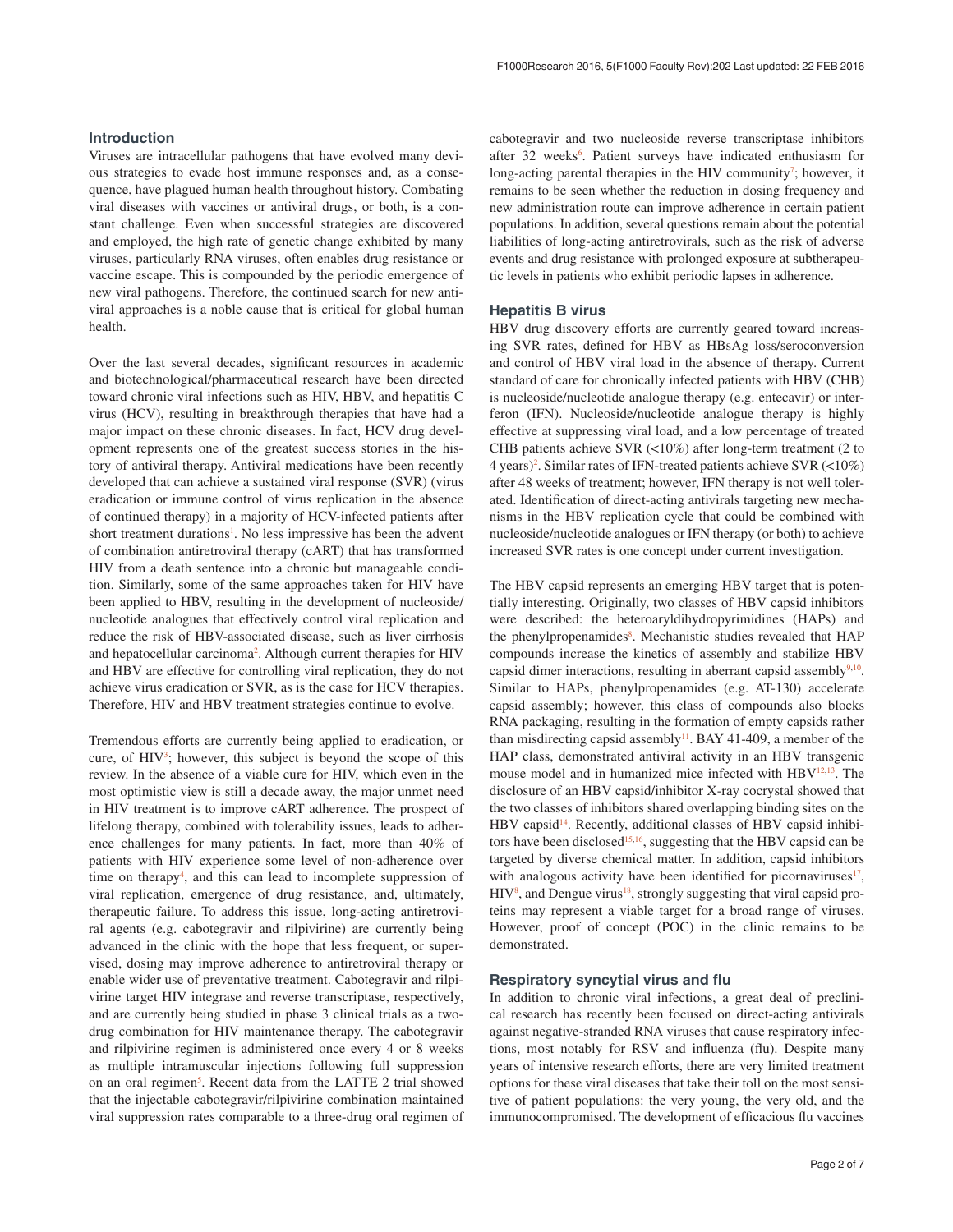has reduced morbidity and mortality in patients aged 6 months to 65 years, but inability to treat infants and reduced efficacy in the elderly leave a significant gap in patient coverage. Additionally, in years where strain mismatch occurs (e.g. 2014), a significant increase in the number of flu-related hospitalizations and deaths is observed<sup>19</sup>. The currently available agents, which target either the neuraminidase enzyme or M2 protein, leave much to be desired in terms of efficacy, treatment window, and resistance profile. Our defense against RSV is even more sparse; there is no vaccine available, and ribavirin and palivizumab—Synagis (MedImmune, Gaithersburg, MD, USA), a monoclonal antibody (mAb) directed against the RSV fusion protein—are the only licensed agents for RSV; use of the former has been significantly reduced because of concerns over efficacy and toxicity, and the latter is approved only for prophylactic use in infants at highest risk.

The majority of reported drug discovery efforts against RSV over the past two decades have been focused on the F- (or fusion) protein, with multiple antibodies and small molecules, as well as a nanobody, entering development<sup>20</sup>; some of these agents have been halted for efficacy, safety, or strategic reasons, but several are progressing through the clinic as highlighted below. An X-ray crystal structure of the post-fusion F-protein became available in  $2011^{21}$ , and it remains to be seen whether the structural insights gained have encouraged additional directed efforts at this validated target. Several other viral proteins, including the N-protein and the G-protein, have been targeted by antibodies, small molecules, and the first antiviral small interfering RNA  $(siRNA)^{20}$  $(siRNA)^{20}$  $(siRNA)^{20}$ . Inhibition of the L-protein, the RNA-dependent RNA-polymerase of RSV, seems an ideal target given its critical function in viral replication; however, little success has been realized prior to the 2014 disclosure of the leading L-protein inhibitor AL-8176 (*vide infra*). The recent disclosure of an RSV replicon assay<sup>22</sup> and a screening cascade to identify RSV inhibitors in a target-agnostic fashion<sup>23</sup> demonstrate the continued desire both in academia and in the pharmaceutical industry to discover novel mechanisms of action for the treatment of RSV.

In terms of small-molecule development, 2014 was a watershed year that witnessed the first human POC for two mechanisms of action: the fusion inhibitor GS-5806 (Gilead, Foster City, CA, USA) $^{24}$  and the nucleoside inhibitor of the L-protein, AL-8176 (Alios, South San Francisco, CA, USA $)^{25}$  both demonstrated efficacy in human challenge studies $26,27$ . The compounds were well tolerated, reduced symptoms associated with disease, and dramatically decreased viral load; the Alios nucleoside reduced viral burden in nasal washes to undetectable levels, whereas the fusion inhibitor produced a 4-log drop in viral titer. One is tempted to speculate that targeting the L-protein may lead to better efficacy (as suggested by undetectable viral load in the challenge study) and a higher barrier to resistance than targeting surface interactions; additionally, according to Alios pipeline reports, AL-8176 is also being advanced for additional paramyxovirus infections of medical concern: parainfluenza virus and human metapneumovirus $28$ . An agent such as this with broadspectrum antiviral activity could be a true game-changer in the treatment of respiratory virus infections in high-risk populations. Other agents currently in clinical trials include second-generation (more potent and half-life extended) mAb against F-protein, MEDI-8897, (MedImmune); REGN-2222, another anti-RSV F mAb, (Regeneron,

Tarrytown, NY, USA); an inhaled nanobody from Ablynx (Ghent/ Zwijnaarde, Belgium), ALX-0171, directed against F-protein; and the inhaled siRNA from Alnylam (Cambridge, MA, USA), ALN-RSV01, that targets a conserved epitope on N-protein. Additionally, the F-protein inhibitor AK0529, from Ark Biosciences (Shanghai, China), recently completed phase 1 studies and is now undergoing phase 2 evaluation in hospitalized infants $2<sup>9</sup>$ . Given the high unmet medical need and several tractable, validated mechanisms to target, we expect to see a continued high level of competition in the RSV space and are confident that novel agents will begin to arrive on the market in the near future.

Flu research has witnessed a recent surge in activity, and most efforts are focused on novel mechanisms of action that may have potential for improved efficacy, treatment window, and resistance profile when compared with neuraminidase or M2 protein inhibitors. To this end, we feel that the brightest future lies in inhibition of one or more components of the viral polymerase complex. Unlike most negative-stranded RNA viruses, Orthomyxoviruses such as flu use a unique heterotrimeric polymerase complex composed of the PA protein (endonuclease), the PB1 protein (the RNA-dependent RNA-polymerase, or RdRp), and the PB2 protein (cap-snatching subunit) that work together in a tightly associated and coupled fashion $30$ . The past decade has seen significant advances in our understanding of the structure and function of the subunits of the polymerase complex, culminating in the recent elucidation of the full heterotrimeric polymerase complex of flu  $A^{31}$  $A^{31}$  $A^{31}$ , flu  $B^{32}$ , and flu  $C^{33}$  $C^{33}$  $C^{33}$  by X-ray crystallography. As is the case for targeting RSV polymerase, the flu polymerase complex is a compelling target for novel antivirals because of its role in not just reducing the spread of infection but also halting all intracellular replication; this may lead to an expanded window for intervention and reduced likelihood for the generation of drug-resistant viruses. Compounds targeting each of the three components of the polymerase have now reached the stage of clinical evaluation.

The most advanced compound is the PB1 inhibitor Favipiravir (T-705), which is approved for use against pandemic flu in Japan; additional clinical studies are ongoing around the world to study its safety and efficacy in the treatment of uncomplicated flu. The pyrazinecarboxamide of T-705 is converted to a nucleoside analog *in vivo* and is believed to act via incorporation into viral RNA by the PB1 RdRp; however, as with ribavirin, it is a non-specific nucleoside that is active against multiple viruses and has been shown to induce lethal mutagenesis in flu strains *in vitro*<sup>34</sup>. Favipiravir has also shown efficacy for Ebola infection in mouse models of disease $35,36$ and was administered post-infection during the recent Ebola outbreak, where it showed some evidence of efficacy if administered prior to significant disease onset $37$ . Development of nucleosides that specifically target the PB1 protein has been a substantial challenge in the field; however, a recent patent application from Riboscience (Palo Alto, CA, USA) suggests that potent and specific nucleosides for this purpose may be achievable<sup>38</sup>. The current stage of development of these nucleoside analogs is unknown.

The most exciting development of the past several years has been identification of the first inhibitor of the cap-snatching function of the PB2 protein via a phenotypic screening approach<sup>39</sup>. In 2013,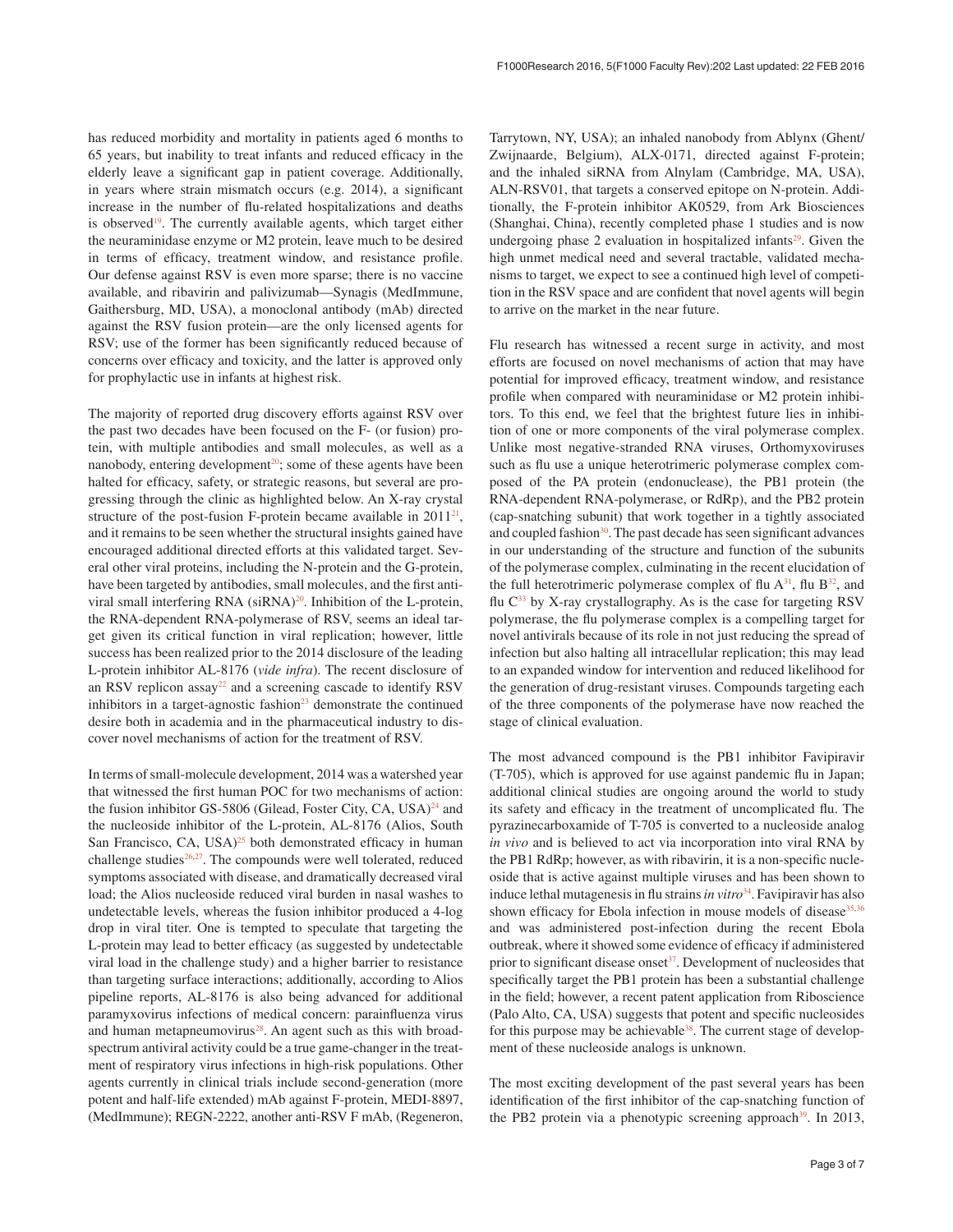Vertex (Boston, MA, USA) achieved POC in a human challenge study with their leading PB2 inhibitor, VX-787, wherein they demonstrated significant reductions in viral load and symptom duration when drug was administered, beginning 24 hours after exposure to the virus, once a day for  $5 \text{ days}^{40}$  $5 \text{ days}^{40}$  $5 \text{ days}^{40}$ . Preclinical data from a lethal mouse flu model indicate that VX-787 does indeed expand the treatment window to 96 hours post-infection; in contrast, oseltamivir must be given within 48 hours to provide a measure of protection in this model $41$ ; however, delayed treatment efficacy has not yet been tested in humans. In June 2014, Janssen (Beerse, Belgium) entered into a collaborative agreement with Vertex to develop and commercialize the renamed compound (JNJ-872). JNJ-872 has broadspectrum activity against flu A strains but does not have activity against flu B. This observation can be readily explained by examination of the X-ray structure of JNJ-872 bound to the flu A PB2 protein, wherein many of the amino acids in direct contact with the inhibitor are not conserved between the major flu A and B strains $41$ . These structural data suggest that identification of a secondgeneration inhibitor that provides efficacy against both flu A and B will be very challenging to obtain within a similar binding motif. Roche (Basel, Switzerland) and a small biotech, Savira (Vienna, Austria), founded by the group that solved the full flu polymerase structures, partnered in 2013 to develop flu polymerase inhibitors, but their current stage of development is unknown.

The endonuclease function of the PA protein is the subunit with the longest history; the first inhibitors were reported by Merck (Kenilworth, NJ, USA) in the mid-1990s $42$ . This enzyme uses a similar active site as HIV integrase; in fact, it was these early endonuclease inhibitors that led Merck to identify, via high-throughput screening of their sample collection, the key pharmacophore that has supplied all of the chemical matter advanced to date for the integrase enzyme, including the three US Food and Drug Administrationapproved integrase inhibitors. The challenging pharmaceutical properties of small molecules required to inhibit endonuclease has likely slowed progress, but advances in HIV integrase compound design, as well as X-ray elucidation of the PA subunit in complex with inhibitors $43,44$ , may have informed researchers how to make more drug-like endonuclease inhibitors. In fact, two companies have endonuclease inhibitors in clinical stage evaluation: Shionogi (Osaka, Japan) has demonstrated safety and acceptable pharmacokinetics of  $S$ -033188 in a phase 1 study in Japan<sup>45</sup>, and Janssen (through their acquisition of AL-794 from Alios) has an endonuclease inhibitor currently in phase 1 clinical studies in healthy volunteers in the US<sup>46</sup>. Though there is not yet POC for this mechanism, endonuclease's vital function in the polymerase complex makes its clinical success highly probable. Furthermore, there is very high homology between flu A and B in the endonuclease active site, suggesting that this could be a better target than the currently identified site on PB2 to obtain broad-spectrum flu activity. If Janssen's endonuclease compound AL-794 advances, they could be in a position to test combinations with JNJ-872 as early as 2017, providing the first look at the potential synergy in combining the inhibition of two separate components of the polymerase complex.

Utilization of broadly neutralizing mAbs targeting the Flu hemagglutinin (HA) protein represents a separate approach to develop flu therapeutics. With advances in technologies to isolate antibodies directly from human B cells, many anti-flu HA mAbs with broad neutralizing activity have been identified<sup>47-54</sup>. Several such mAbs—FI6, CR9114, and 39.29 (MHAA4549A)—that target the highly conserved stem region of HA demonstrate potent activity against all, or nearly all, flu A strains tested<sup>51,53,54</sup>. One potential indication of interest is the utilization of flu mAbs to treat patients hospitalized with severe flu infection. Preclinical animal models indicate that flu mAbs exhibit superior efficacy compared with oseltamivir in mouse or ferret models of lethal flu infection when treatment is initiated later in infection<sup>54</sup>. Multiple mechanisms of antiviral activity have been described for flu mAbs, including Fc effector functionmediated activity<sup>55</sup>, providing some rationale for the improved activity observed in preclinical models. MHAA4549A is currently being developed in the clinic and has demonstrated POC in a human challenge study; however, the dose required for efficacy was high (3.6 grams). Despite the high dose requirements, MHAA4549A is progressing to phase 2 trials in hospitalized patients and will test the utility of HA stem-binding mAbs in this at-risk population. A second HA stem-binding mAb currently being developed by Visterra (Cambridge, MA, USA), VIS410, also recently demonstrated POC in a human challenge study at a similar high dose  $(2.3 \text{ grams})^{56}$ .

#### **Conclusion**

Though some pharmaceutical companies have recently announced a reduction or elimination of their efforts toward antiviral drug discovery, the future of research in this area remains bright; several large companies, as well as many biotechnology companies and academic researchers, are pushing the frontiers of knowledge and unearthing new approaches to combating viral infections. Along with the exciting future in new treatments for HIV, HBV, RSV, and flu highlighted above, nascent reports suggest that tractable approaches to treat viral diseases such as norovirus, Dengue, and Ebola are also within reach. Furthermore, the largely unexplored and poorly understood area of targeting the host immune system and harnessing its power to clear viral infections is gaining traction, and we are hopeful that such an approach may one day allow the discovery of heretofore unknown single agents that have the potential to cure diseases caused by a broad range of genetically distinct viruses<sup>[57](#page-5-0)</sup>.

#### **Abbreviations**

cART, combination antiretroviral therapy; CHB, chronic hepatitis B; flu, influenza; HA, hemagglutinin; HAP, heteroaryldihydropyrimidine; HBV, hepatitis B virus; HCV, hepatitis C virus; HIV, human immunodeficiency virus; IFN, interferon; mAb, monoclonal antibody; POC, proof of concept; RdRp, RNA-dependent RNApolymerase; RSV, respiratory syncytial virus; siRNA, small interfering RNA; SVR, sustained virological response.

#### Competing interests

The authors declare that they have no competing interests.

#### Grant information

The author(s) declared that no grants were involved in supporting this work.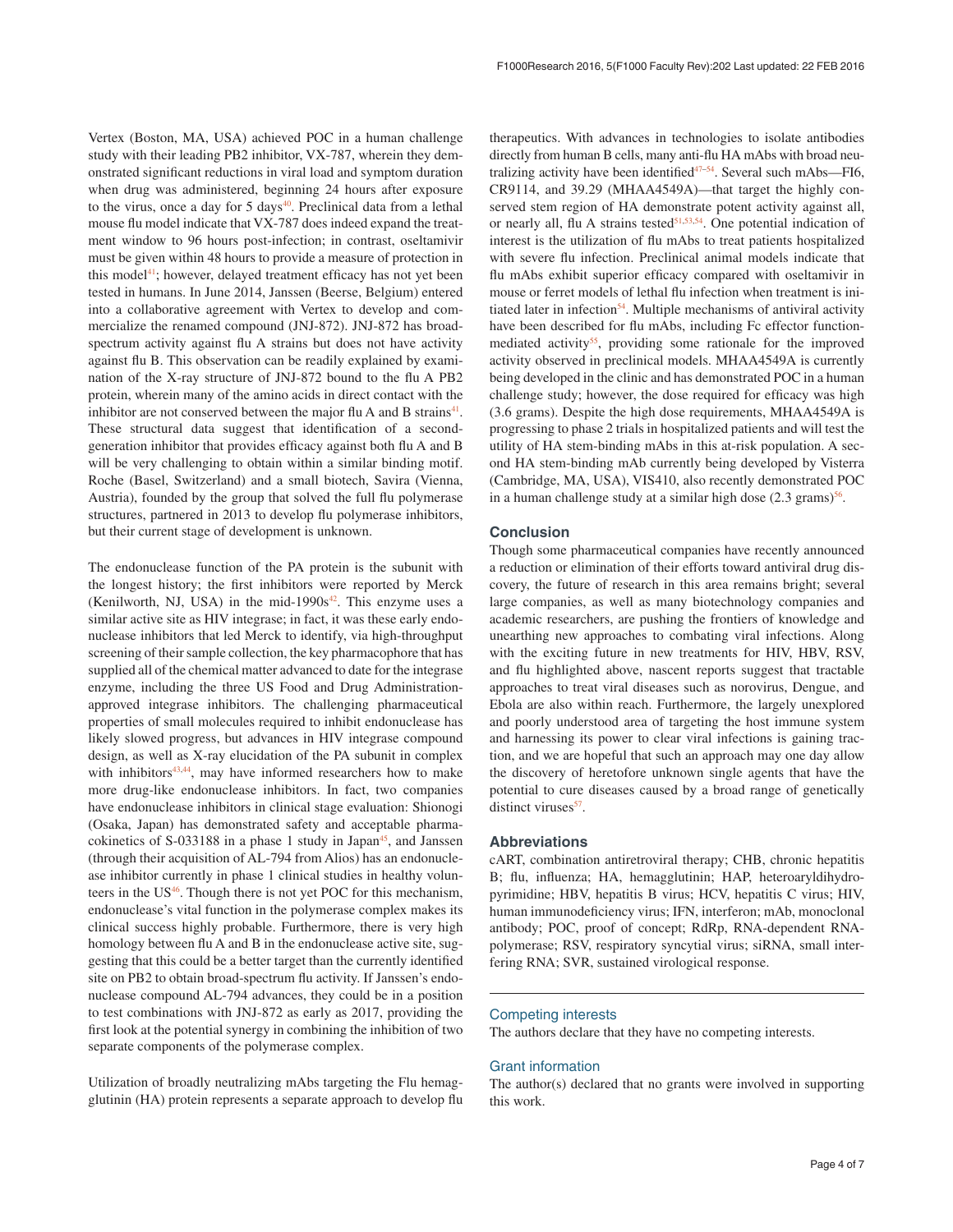#### <span id="page-4-0"></span>**References F1000 recommended**

- 1. Ermis F, Senocak Tasci E: **New treatment strategies for hepatitis C infection.** *World J Hepatol.* 2015; **7**(17): 2100–9. **[PubMed Abstract](http://www.ncbi.nlm.nih.gov/pubmed/26301052)** | **[Publisher Full Text](http://dx.doi.org/10.4254/wjh.v7.i17.2100)** | **[Free Full Text](http://www.ncbi.nlm.nih.gov/pmc/articles/4539403)**
- 2. Kwon H, Lok AS: **Hepatitis B therapy.** *Nat Rev Gastroenterol Hepatol.* 2011; **8**(5): 275–84.
	- **[PubMed Abstract](http://www.ncbi.nlm.nih.gov/pubmed/21423260)** | **[Publisher Full Text](http://dx.doi.org/10.1038/nrgastro.2011.33)**
- 3. Archin NM, Sung JM, Garrido C, *et al.*: **Eradicating HIV-1 infection: seeking to clear a persistent pathogen.** *Nat Rev Microbiol.* 2014; **12**(11): 750–64. **[PubMed Abstract](http://www.ncbi.nlm.nih.gov/pubmed/25402363)** | **[Publisher Full Text](http://dx.doi.org/10.1038/nrmicro3352)** | **[Free Full Text](http://www.ncbi.nlm.nih.gov/pmc/articles/4383747)**
- 4. Low-Beer S, Yip B, O'Shaughnessy MV, *et al.*: **Adherence to triple therapy and viral load response.** *J Acquir Immune Defic Syndr.* 2000; **23**(4): 360–1. **[PubMed Abstract](http://www.ncbi.nlm.nih.gov/pubmed/10836763)** | **[Publisher Full Text](http://dx.doi.org/10.1097/00126334-200004010-00014)**
- 5. [M](http://f1000.com/prime/725550219)argolis DA, Boffito M: **Long-acting antiviral agents for HIV treatment.** *Curr Opin HIV AIDS.* 2015; **10**(4): 246–52. **[PubMed Abstract](http://www.ncbi.nlm.nih.gov/pubmed/26049949)** | **[Publisher Full Text](http://dx.doi.org/10.1097/COH.0000000000000169)** | **[F1000 Recommendation](http://f1000.com/prime/725550219)**
- 6. **[https://www.viivhealthcare.com/media/press-releases/2015/november/viiv](https://www.viivhealthcare.com/media/press-releases/2015/november/viiv-healthcare-announces-positive-headline-results-from-a-study-of-two-drug-injectable-regimen-for-hiv-maintenance-therapy.aspx)[healthcare-announces-positive-headline-results-from-a-study-of-two-drug](https://www.viivhealthcare.com/media/press-releases/2015/november/viiv-healthcare-announces-positive-headline-results-from-a-study-of-two-drug-injectable-regimen-for-hiv-maintenance-therapy.aspx)[injectable-regimen-for-hiv-maintenance-therapy.aspx](https://www.viivhealthcare.com/media/press-releases/2015/november/viiv-healthcare-announces-positive-headline-results-from-a-study-of-two-drug-injectable-regimen-for-hiv-maintenance-therapy.aspx)**.
- 7. Williams J, Sayles HR, Meza JL, *et al.*: **Long-acting parenteral nanoformulated antiretroviral therapy: interest and attitudes of HIV-infected patients.** *Nanomedicine (Lond).* 2013; **8**(11): 1807–13. **[PubMed Abstract](http://www.ncbi.nlm.nih.gov/pubmed/23611617)** | **[Publisher Full Text](http://dx.doi.org/10.2217/nnm.12.214)** | **[Free Full Text](http://www.ncbi.nlm.nih.gov/pmc/articles/3987826)**
- 8. Klumpp K, Crépin T: **Capsid proteins of enveloped viruses as antiviral drug targets.** *Curr Opin Virol.* 2014; **5**: 63–71. **[PubMed Abstract](http://www.ncbi.nlm.nih.gov/pubmed/24607800)** | **[Publisher Full Text](http://dx.doi.org/10.1016/j.coviro.2014.02.002)**
- 9. **B** [B](http://f1000.com/prime/719479860)ourne CR, Finn MG, Zlotnick A: Global structural changes in hepatitis B **virus capsids induced by the assembly effector HAP1.** *J Virol.* 2006; **80**(22): 11055–61.
	- **[PubMed Abstract](http://www.ncbi.nlm.nih.gov/pubmed/16943288)** | **[Publisher Full Text](http://dx.doi.org/10.1128/JVI.00933-06)** | **[Free Full Text](http://www.ncbi.nlm.nih.gov/pmc/articles/1642186)** | **[F1000 Recommendation](http://f1000.com/prime/719479860)**
- 10. [S](http://f1000.com/prime/723939603)tray SJ, Bourne CR, Punna S, *et al.*: **A heteroaryldihydropyrimidine activates and can misdirect hepatitis B virus capsid assembly.** *Proc Natl Acad Sci U S A.* 2005; **102**(23): 8138–43. **[PubMed Abstract](http://www.ncbi.nlm.nih.gov/pubmed/15928089)** | **[Publisher Full Text](http://dx.doi.org/10.1073/pnas.0409732102)** | **[Free Full Text](http://www.ncbi.nlm.nih.gov/pmc/articles/1149411)** | **[F1000 Recommendation](http://f1000.com/prime/723939603)**
- 11. **A F** [K](http://f1000.com/prime/722466603)aten SP, Chirapu SR, Finn MG, *et al.*: **Trapping of hepatitis B virus capsid assembly intermediates by phenylpropenamide assembly accelerators.** *ACS Chem Biol.* 2010; **5**(12): 1125–36.
- **[PubMed Abstract](http://www.ncbi.nlm.nih.gov/pubmed/20845949)** | **[Publisher Full Text](http://dx.doi.org/10.1021/cb100275b)** | **[Free Full Text](http://www.ncbi.nlm.nih.gov/pmc/articles/3003741)** | **[F1000 Recommendation](http://f1000.com/prime/722466603)** 12. Weber O, Schlemmer K, Hartmann E, *et al.*: **Inhibition of human hepatitis B virus**
- **(HBV) by a novel non-nucleosidic compound in a transgenic mouse model.** *Antiviral Res.* 2002; **54**(2): 69–78. **[PubMed Abstract](http://www.ncbi.nlm.nih.gov/pubmed/12062392) | Publisher Full**
- 13. [B](http://f1000.com/prime/724168572)rezillon N, Brunelle MN, Massinet H, *et al.*: **Antiviral activity of Bay 41-4109 on hepatitis B virus in humanized Alb-uPA/SCID mice.** *PLoS One.* 2011; **6**(12):  $P25096$ **[PubMed Abstract](http://www.ncbi.nlm.nih.gov/pubmed/22162746)** | **[Publisher Full Text](http://dx.doi.org/10.1371/journal.pone.0025096)** | **[Free Full Text](http://www.ncbi.nlm.nih.gov/pmc/articles/3230577)** | **[F1000 Recommendation](http://f1000.com/prime/724168572)**
- 14. [K](http://f1000.com/prime/718043771)aten SP, Tan Z, Chirapu SR, *et al.*: **Assembly-directed antivirals R**
- **differentially bind quasiequivalent pockets to modify hepatitis B virus capsid tertiary and quaternary structure.** *Structure.* 2013; **21**(8): 1406–16. **[PubMed Abstract](http://www.ncbi.nlm.nih.gov/pubmed/23871485)** | **[Publisher Full Text](http://dx.doi.org/10.1016/j.str.2013.06.013)** | **[Free Full Text](http://www.ncbi.nlm.nih.gov/pmc/articles/3756818)** | **[F1000 Recommendation](http://f1000.com/prime/718043771)**
- 15. Wang YJ, Lu D, Xu YB, *et al.*: **A novel pyridazinone derivative inhibits hepatitis B virus replication by inducing genome-free capsid formation.** *Antimicrob Agents Chemother.* 2015; **59**(11): 7061–72. **[PubMed Abstract](http://www.ncbi.nlm.nih.gov/pubmed/26349829)** | **[Publisher Full Text](http://dx.doi.org/10.1128/AAC.01558-15)** | **[Free Full Text](http://www.ncbi.nlm.nih.gov/pmc/articles/4604411)**
- 16. Klumpp K, Shimada T, Allweiss L, *et al.*: **O115: High antiviral activity of the HBV core inhibitor NVR 3-778 in the humanized uPA/SCID mouse model.** *J Hepatol.* 2015; **62**(Supplement 2): S250. **[Publisher Full Text](http://dx.doi.org/10.1016/s0168-8278(15)30134-3)**
- 17. De Palma AM, Vliegen I, De Clercq E, *et al.*: **Selective inhibitors of picornavirus replication.** *Med Res Rev.* 2008; **28**(6): 823–84. **[PubMed Abstract](http://www.ncbi.nlm.nih.gov/pubmed/18381747)** | **[Publisher Full Text](http://dx.doi.org/10.1002/med.20125)**
- 18. Byrd CM, Dai D, Grosenbach DW, *et al.*: **A novel inhibitor of dengue virus replication that targets the capsid protein.** *Antimicrob Agents Chemother.* 2013; **57**(1): 15–25.
	- **[PubMed Abstract](http://www.ncbi.nlm.nih.gov/pubmed/23070172)** | **[Publisher Full Text](http://dx.doi.org/10.1128/AAC.01429-12)** | **[Free Full Text](http://www.ncbi.nlm.nih.gov/pmc/articles/3535982)**
- 19. **<http://www.cdc.gov/flu/about/season/flu-season-2014-2015.htm>**.
- 20. Costello HM, Ray WC, Chaiwatpongsakorn S, *et al.*: **Targeting RSV with vaccines and small molecule drugs.** *Infect Disord Drug Targets.* 2012; **12**(2): 110–28. **[PubMed Abstract](http://www.ncbi.nlm.nih.gov/pubmed/22335496)** | **[Publisher Full Text](http://dx.doi.org/10.2174/187152612800100143)** | **[Free Full Text](http://www.ncbi.nlm.nih.gov/pmc/articles/3835183)**
- 21. [S](http://f1000.com/prime/723904440)wanson KA, Settembre EC, Shaw CA, *et al.*: **Structural basis for immunization with postfusion respiratory syncytial virus fusion F glycoprotein (RSV F) to elicit high neutralizing antibody titers.** *Proc Natl Acad Sci U S A.* 2011; **108**(23): 9619–24. **[PubMed Abstract](http://www.ncbi.nlm.nih.gov/pubmed/21586636)** | **[Publisher Full Text](http://dx.doi.org/10.1073/pnas.1106536108)** | **[Free Full Text](http://www.ncbi.nlm.nih.gov/pmc/articles/3111287)** | **[F1000 Recommendation](http://f1000.com/prime/723904440)**
- 22. [M](http://f1000.com/prime/719467768)alykhina O, Yednak MA, Collins PL, *et al.*: **A respiratory syncytial virus replicon that is noncytotoxic and capable of long-term foreign gene expression.** *J Virol.* 2011; **85**(10): 4792–801. **[PubMed Abstract](http://www.ncbi.nlm.nih.gov/pubmed/21389127)** | **[Publisher Full Text](http://dx.doi.org/10.1128/JVI.02399-10)** | **[Free Full Text](http://www.ncbi.nlm.nih.gov/pmc/articles/3126208)** | **[F1000 Recommendation](http://f1000.com/prime/719467768)**
- 23. [P](http://f1000.com/prime/725339712)lant H, Stacey C, Tiong-Yip CL, *et al.*: **High-Throughput Hit Screening Cascade to Identify Respiratory Syncytial Virus (RSV) Inhibitors.** *J Biomol Screen.* 2015; **20**(5): 597–605. **[PubMed Abstract](http://www.ncbi.nlm.nih.gov/pubmed/25656237)** | **[Publisher Full Text](http://dx.doi.org/10.1177/1087057115569428)** | **[F1000 Recommendation](http://f1000.com/prime/725339712)**
- 24. Mackman RL, Sangi M, Sperandio D, *et al.*: **Discovery of an oral respiratory syncytial virus (RSV) fusion inhibitor (GS-5806) and clinical proof of concept in a human RSV challenge study.** *J Med Chem.* 2015; **58**(4): 1630–43. **[PubMed Abstract](http://www.ncbi.nlm.nih.gov/pubmed/25574686)** | **[Publisher Full Text](http://dx.doi.org/10.1021/jm5017768)**
- 25. Wang G, Deval J, Hong J, *et al.*: **Discovery of 4'-chloromethyl-2'-deoxy-3', 5'-di-***O***-isobutyryl-2'-fluorocytidine (ALS-8176), a first-in-class RSV polymerase inhibitor for treatment of human respiratory syncytial virus infection.** *J Med Chem.* 2015; **58**(4): 1862–78. **[PubMed Abstract](http://www.ncbi.nlm.nih.gov/pubmed/25667954)** | **[Publisher Full Text](http://dx.doi.org/10.1021/jm5017279)**
- 26. [D](http://f1000.com/prime/718541308)eVincenzo JP, Whitley RJ, Mackman RL, *et al.*: **Oral GS-5806 activity in a respiratory syncytial virus challenge study.** *N Engl J Med.* 2014; **371**(8): 711–22. **[PubMed Abstract](http://www.ncbi.nlm.nih.gov/pubmed/25140957)** | **[Publisher Full Text](http://dx.doi.org/10.1056/NEJMoa1401184)** | **[F1000 Recommendation](http://f1000.com/prime/718541308)**
- 27. [D](http://f1000.com/prime/725981810)eVincenzo JP, McClure MW, Symons JA, *et al.*: **Activity of Oral ALS-008176 in a Respiratory Syncytial Virus Challenge Study.** *N Engl J Med.* 2015; **373**(21): 2048–58. **[PubMed Abstract](http://www.ncbi.nlm.nih.gov/pubmed/26580997)** | **[Publisher Full Text](http://dx.doi.org/10.1056/NEJMoa1413275)** | **[F1000 Recommendation](http://f1000.com/prime/725981810)**
- 28. **<http://www.aliosbiopharma.com/pipeline/overview/>**.
- 29. **<https://clinicaltrials.gov/ct2/show/NCT02460016>**.
- 30. Fodor E: **The RNA polymerase of influenza a virus: mechanisms of viral transcription and replication.** *Acta Virol.* 2013; **57**(2): 113–22. **[PubMed Abstract](http://www.ncbi.nlm.nih.gov/pubmed/23600869)**
- 31. [P](http://f1000.com/prime/725241215)flug A, Guilligay D, Reich S, *et al.*: **Structure of influenza A polymerase bound to the viral RNA promoter.** *Nature.* 2014; **516**(7531): 355–60. **[PubMed Abstract](http://www.ncbi.nlm.nih.gov/pubmed/25409142)** | **[Publisher Full Text](http://dx.doi.org/10.1038/nature14008)** | **[F1000 Recommendation](http://f1000.com/prime/725241215)**
- 32. [R](http://f1000.com/prime/725241208)eich S, Guilligay D, Pflug A, *et al.*: **Structural insight into cap-snatching and RNA synthesis by influenza polymerase.** *Nature.* 2014; **516**(7531): 361–6. **[PubMed Abstract](http://www.ncbi.nlm.nih.gov/pubmed/25409151)** | **[Publisher Full Text](http://dx.doi.org/10.1038/nature14009)** | **[F1000 Recommendation](http://f1000.com/prime/725241208)**
- 33. [H](http://f1000.com/prime/725882961)engrung N, El Omari K, Serna Martin I, *et al.*: **Crystal structure of the RNAdependent RNA polymerase from influenza C virus.** *Nature.* 2015; **527**(7576): 114–7. **[PubMed Abstract](http://www.ncbi.nlm.nih.gov/pubmed/26503046)** | **[Publisher Full Text](http://dx.doi.org/10.1038/nature15525)** | **[F1000 Recommendation](http://f1000.com/prime/725882961)**

- 34. [B](http://f1000.com/prime/717971369)aranovich T, Wong SS, Armstrong J, *et al.*: **T-705 (favipiravir) induces lethal mutagenesis in influenza A H1N1 viruses** *in vitro***.** *J Virol.* 2013; **87**(7): 3741–51. **[PubMed Abstract](http://www.ncbi.nlm.nih.gov/pubmed/23325689)** | **[Publisher Full Text](http://dx.doi.org/10.1128/JVI.02346-12)** | **[Free Full Text](http://www.ncbi.nlm.nih.gov/pmc/articles/3624194)** | **[F1000 Recommendation](http://f1000.com/prime/717971369)**
- 35. [O](http://f1000.com/prime/718297622)estereich L, Lüdtke A, Wurr S, *et al.*: **Successful treatment of advanced Ebola virus infection with T-705 (favipiravir) in a small animal model.** *Antiviral Res.* 2014; **105**: 17–21. **[PubMed Abstract](http://www.ncbi.nlm.nih.gov/pubmed/24583123)** | **[Publisher Full Text](http://dx.doi.org/10.1016/j.antiviral.2014.02.014)** | **[F1000 Recommendation](http://f1000.com/prime/718297622)**
- 36. [S](http://f1000.com/prime/726147189)mither SJ, Eastaugh LS, Steward JA, *et al.*: **Post-exposure efficacy of oral**
- **T-705 (Favipiravir) against inhalational Ebola virus infection in a mouse model.** *Antiviral Res.* 2014; **104**: 153–5. **[PubMed Abstract](http://www.ncbi.nlm.nih.gov/pubmed/24462697)** | **[Publisher Full Text](http://dx.doi.org/10.1016/j.antiviral.2014.01.012)** | **[F1000 Recommendation](http://f1000.com/prime/726147189)**
- 37. **[http://www.msf.org/article/preliminary-results-jiki-clinical-trial-test-efficacy](http://www.msf.org/article/preliminary-results-jiki-clinical-trial-test-efficacy-favipiravir-reducing-mortality)[favipiravir-reducing-mortality](http://www.msf.org/article/preliminary-results-jiki-clinical-trial-test-efficacy-favipiravir-reducing-mortality)**.
- 38. Smith M, Klumpp KG: **4'-Difluoromethyl Substituted Nucleoside Derivatives as Inhibitors of Influenza RNA Replication**. WO 2015/120237A2. 2015. **[Reference Source](http://pdf.sumobrain.com/WO2015120237A2.pdf?AWSAccessKeyId=AKIAIBOKHYOLP4MBMRGQ&Expires=1455840882&Signature=ZYD7n2os70sx/0CkjVdPh09IHVE=)**
- 39. [C](http://f1000.com/prime/718490794)lark MP, Ledeboer MW, Davies I, *et al.*: **Discovery of a novel, first-in-class, orally bioavailable azaindole inhibitor (VX-787) of influenza PB2.** *J Med Chem.* 2014; **57**(15): 6668–78.
- **[PubMed Abstract](http://www.ncbi.nlm.nih.gov/pubmed/25019388)** | **[Publisher Full Text](http://dx.doi.org/10.1021/jm5007275)** | **[F1000 Recommendation](http://f1000.com/prime/718490794)**
- 40. **<http://investors.vrtx.com/releasedetail.cfm?releaseid=744857>**.
- 41. [B](http://f1000.com/prime/725289596)yrn RA, Jones SM, Bennett HB, *et al.*: **Preclinical activity of VX-787, a firstin-class, orally bioavailable inhibitor of the influenza virus polymerase PB2 subunit.** *Antimicrob Agents Chemother.* 2015; **59**(3): 1569–82. **[PubMed Abstract](http://www.ncbi.nlm.nih.gov/pubmed/25547360)** | **[Publisher Full Text](http://dx.doi.org/10.1128/AAC.04623-14)** | **[Free Full Text](http://www.ncbi.nlm.nih.gov/pmc/articles/4325764)** | **[F1000 Recommendation](http://f1000.com/prime/725289596)**
- 42. Tomassini J, Selnick H, Davies ME, *et al.*: **Inhibition of cap (m7GpppXm) dependent endonuclease of influenza virus by 4-substituted 2,4-dioxobutanoic acid compounds.** *Antimicrob Agents Chemother.* 1994; **38**(12): 2827–37. **[PubMed Abstract](http://www.ncbi.nlm.nih.gov/pubmed/7695269)** | **[Publisher Full Text](http://dx.doi.org/10.1128/AAC.38.12.2827)** | **[Free Full Text](http://www.ncbi.nlm.nih.gov/pmc/articles/188292)**
- 43. DuBois RM, Slavish PJ, Baughman BM, *et al.*: **Structural and biochemical basis for development of influenza virus inhibitors targeting the PA endonuclease.** *PLoS Pathog.* 2012; **8**(8): e1002830. **[PubMed Abstract](http://www.ncbi.nlm.nih.gov/pubmed/22876176)** | **[Publisher Full Text](http://dx.doi.org/10.1371/journal.ppat.1002830)** | **[Free Full Text](http://www.ncbi.nlm.nih.gov/pmc/articles/3410894)**
- 44. Kowalinski E, Zubieta C, Wolkerstorfer A, *et al.*: **Structural analysis of specific metal chelating inhibitor binding to the endonuclease domain of influenza pH1N1 (2009) polymerase.** *PLoS Pathog.* 2012; **8**(8): e1002831. **[PubMed Abstract](http://www.ncbi.nlm.nih.gov/pubmed/22876177)** | **[Publisher Full Text](http://dx.doi.org/10.1371/journal.ppat.1002831)** | **[Free Full Text](http://www.ncbi.nlm.nih.gov/pmc/articles/3410856)**
- 45. **[http://www.shionogi.co.jp/en/ir/pdf/e\\_p151030.pdf](http://www.shionogi.co.jp/en/ir/pdf/e_p151030.pdf)**.
- 46. **<https://clinicaltrials.gov/ct2/show/NCT02588521>**.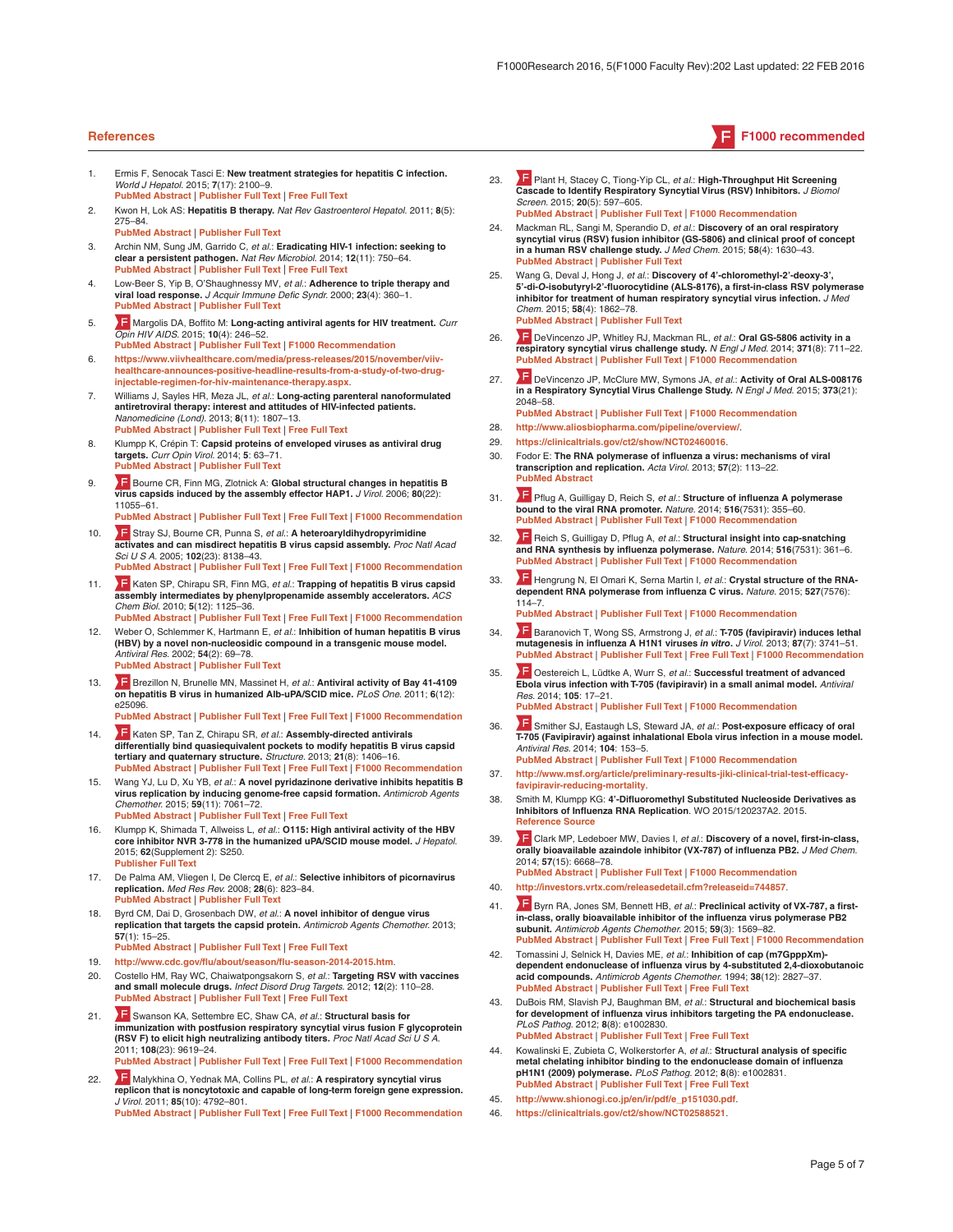- <span id="page-5-0"></span>47. [T](http://f1000.com/prime/1164711)hrosby M, van den Brink E, Jongeneelen M, *et al.*: **Heterosubtypic**  neutralizing monoclonal antibodies cross-protective against H5N1 and H1N1 **recovered from human IgM+ memory B cells.** *PLoS One.* 2008; **3**(12): e3942. **[PubMed Abstract](http://www.ncbi.nlm.nih.gov/pubmed/19079604)** | **[Publisher Full Text](http://dx.doi.org/10.1371/journal.pone.0003942)** | **[Free Full Text](http://www.ncbi.nlm.nih.gov/pmc/articles/2596486)** | **[F1000 Recommendation](http://f1000.com/prime/1164711)**
- 48. [E](http://f1000.com/prime/1158016)kiert DC, Bhabha G, Elsliger MA, *et al.*: **Antibody recognition of a highly conserved influenza virus epitope.** *Science.* 2009; **324**(5924): 246–51. **[PubMed Abstract](http://www.ncbi.nlm.nih.gov/pubmed/19251591)** | **[Publisher Full Text](http://dx.doi.org/10.1126/science.1171491)** | **[Free Full Text](http://www.ncbi.nlm.nih.gov/pmc/articles/2758658)** | **[F1000 Recommendation](http://f1000.com/prime/1158016)**
- 49. Ekiert DC, Friesen RH, Bhabha G, *et al.*: **A highly conserved neutralizing epitope on group 2 influenza A viruses.** *Science.* 2011; **333**(6044): 843–50. **[PubMed Abstract](http://www.ncbi.nlm.nih.gov/pubmed/21737702)** | **[Publisher Full Text](http://dx.doi.org/10.1126/science.1204839)** | **[Free Full Text](http://www.ncbi.nlm.nih.gov/pmc/articles/3210727)**
- 50. **F** [S](http://f1000.com/prime/1157030)ui J, Hwang WC, Perez S, et al.: **Structural and functional bases for broadspectrum neutralization of avian and human influenza A viruses.** *Nat Struct Mol Biol.* 2009; **16**(3): 265–73. **[PubMed Abstract](http://www.ncbi.nlm.nih.gov/pubmed/19234466)** | **[Publisher Full Text](http://dx.doi.org/10.1038/nsmb.1566)** | **[Free Full Text](http://www.ncbi.nlm.nih.gov/pmc/articles/2692245)** | **[F1000 Recommendation](http://f1000.com/prime/1157030)**
- 51. [C](http://f1000.com/prime/12682956)orti D, Voss J, Gamblin SJ, *et al.*: **A neutralizing antibody selected from plasma cells that binds to group 1 and group 2 influenza A hemagglutinins.** *Science.* 2011; **333**(6044): 850–6. **[PubMed Abstract](http://www.ncbi.nlm.nih.gov/pubmed/21798894)** | **[Publisher Full Text](http://dx.doi.org/10.1126/science.1205669)** | **[F1000 Recommendation](http://f1000.com/prime/12682956)**
- 52. [W](http://f1000.com/prime/7787957)rammert J, Koutsonanos D, Li GM, *et al.*: **Broadly cross-reactive antibodies**

**dominate the human B cell response against 2009 pandemic H1N1 influenza virus infection.** *J Exp Med.* 2011; **208**(1): 181–93. **[PubMed Abstract](http://www.ncbi.nlm.nih.gov/pubmed/21220454)** | **[Publisher Full Text](http://dx.doi.org/10.1084/jem.20101352)** | **[Free Full Text](http://www.ncbi.nlm.nih.gov/pmc/articles/3023136)** | **[F1000 Recommendation](http://f1000.com/prime/7787957)**

- 53. [D](http://f1000.com/prime/717956527)reyfus C, Laursen NS, Kwaks T, *et al.*: **Highly conserved protective epitopes on influenza B viruses.** *Science.* 2012; **337**(6100): 1343–8. **[PubMed Abstract](http://www.ncbi.nlm.nih.gov/pubmed/22878502)** | **[Publisher Full Text](http://dx.doi.org/10.1126/science.1222908)** | **[Free Full Text](http://www.ncbi.nlm.nih.gov/pmc/articles/3538841)** | **[F1000 Recommendation](http://f1000.com/prime/717956527)**
- 54. [N](http://f1000.com/prime/718043543)akamura G, Chai N, Park S, *et al.*: **An** *in vivo* **human-plasmablast enrichment technique allows rapid identification of therapeutic influenza A antibodies.** *Cell Host Microbe.* 2013; **14**(1): 93–103. **[PubMed Abstract](http://www.ncbi.nlm.nih.gov/pubmed/23870317)** | **[Publisher Full Text](http://dx.doi.org/10.1016/j.chom.2013.06.004)** | **[F1000 Recommendation](http://f1000.com/prime/718043543)**
- 55. [D](http://f1000.com/prime/718235157)iLillo DJ, Tan GS, Palese P, *et al.*: **Broadly neutralizing hemagglutinin stalk-specific antibodies require Fc**γ**R interactions for protection against influenza virus** *in vivo***.** *Nat Med.* 2014; **20**(2): 143–51. **[PubMed Abstract](http://www.ncbi.nlm.nih.gov/pubmed/24412922)** | **[Publisher Full Text](http://dx.doi.org/10.1038/nm.3443)** | **[Free Full Text](http://www.ncbi.nlm.nih.gov/pmc/articles/3966466)** | **[F1000 Recommendation](http://f1000.com/prime/718235157)**
- 56. **<http://www.visterrainc.com/pdfs/2015 1005 Visterra Phase 2a Challenge.pdf>**.
- 57. [B](http://f1000.com/prime/719464558)edard KM, Wang ML, Proll SC, *et al.*: **Isoflavone agonists of IRF-3 dependent signaling have antiviral activity against RNA viruses.** *J Virol.* 2012; **86**(13): 7334–44. **[PubMed Abstract](http://www.ncbi.nlm.nih.gov/pubmed/22532686)** | **[Publisher Full Text](http://dx.doi.org/10.1128/JVI.06867-11)** | **[Free Full Text](http://www.ncbi.nlm.nih.gov/pmc/articles/3416323)** | **[F1000 Recommendation](http://f1000.com/prime/719464558)**